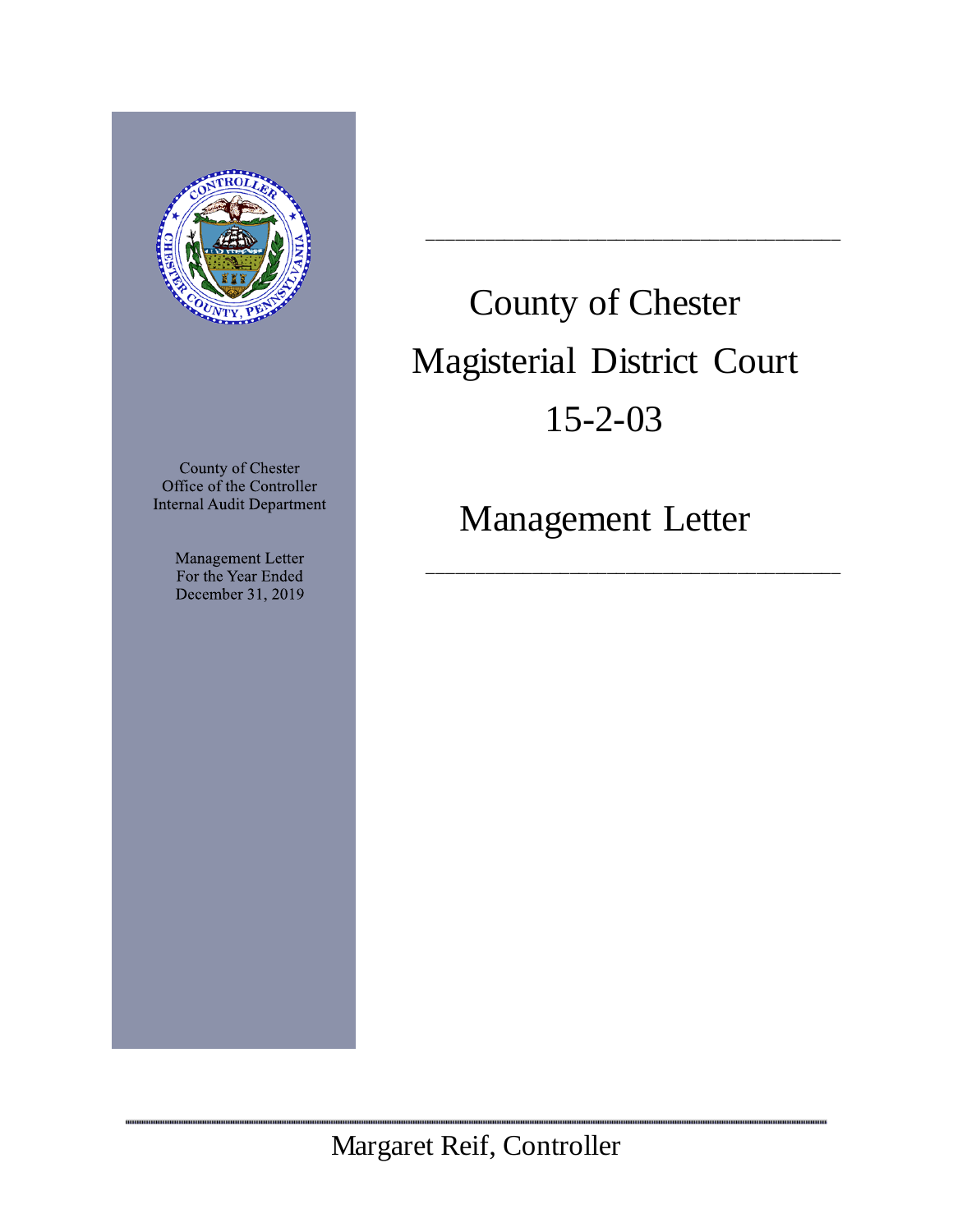# **Magisterial District Court 15-2-03 - Executive Summary**

| Are there any MAJOR issues that require management's immediate action and/or attention?<br>(Sufficient controls are not in place to address the associated risk.)                       | N <sub>0</sub> |
|-----------------------------------------------------------------------------------------------------------------------------------------------------------------------------------------|----------------|
| Are there any LESSER SIGNIFICANT issues that require management's action and/or attention?<br>(Process is not critical to the overall operation.)                                       | N <sub>0</sub> |
| Are there any MINOR issues that do not require management's action and/or attention?<br>(Sufficient controls are in place and issue is strictly a result of human error and oversight.) | N <sub>0</sub> |

| Recap of Findings Identified |
|------------------------------|
| Major Findings               |
| Lesser Significant Findings  |
| Minor Findings               |

 $m$ argaret (leit

Margaret Reif, Controller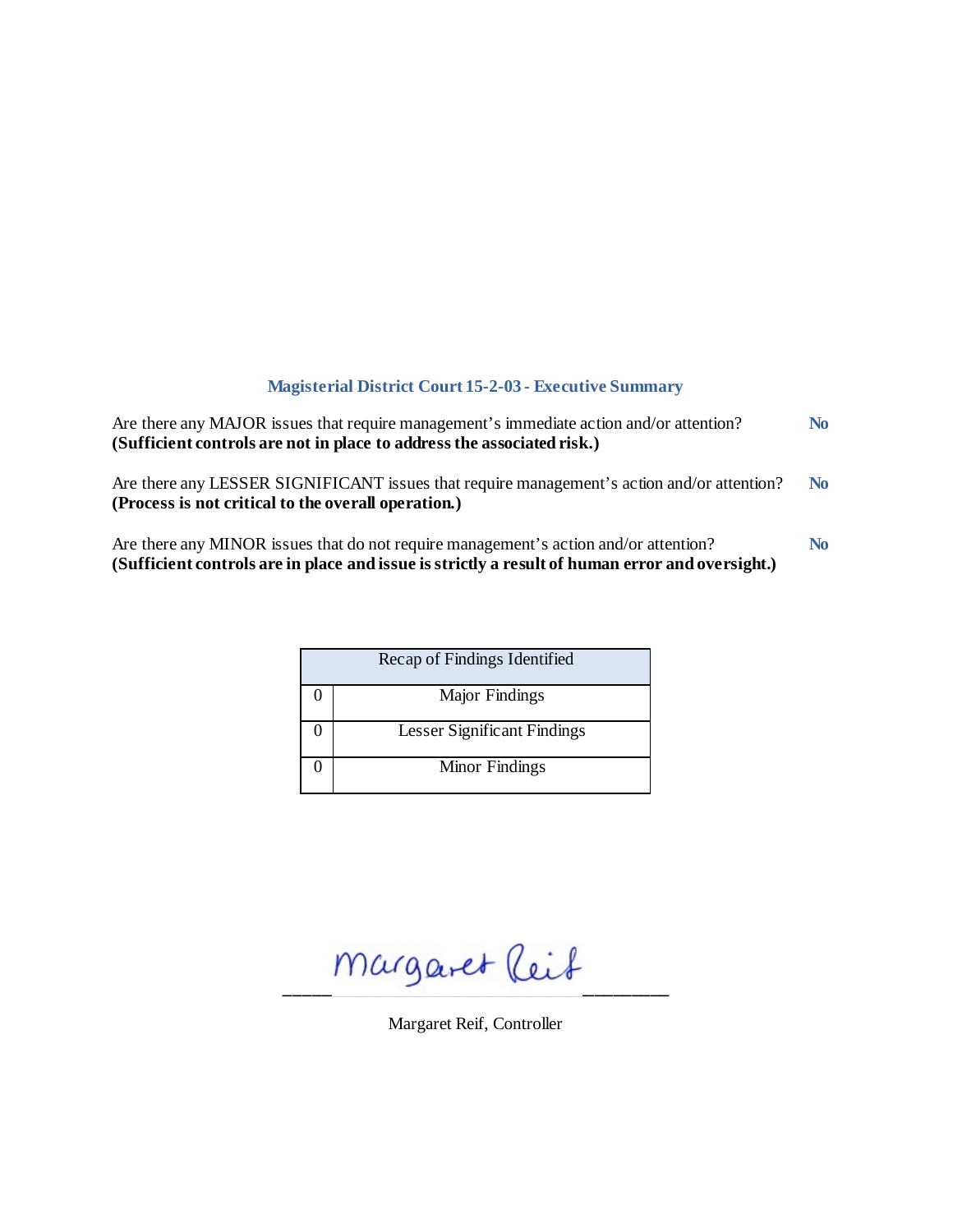#### Introduction

On April 29, 2021, Internal Audit completed an audit of Magisterial District Court 15-2-03 *(District Court)* for the years ended December 31, 2019. Christian J. Kriza was the auditor-in-charge. Internal Audit is required by Pennsylvania County Code to review county offices annually to ensure compliance with policies and procedures and to assess their overall internal control structure. The scope of the audit included a review of the following:

- Cash and Petty Cash
- Undisbursed Funds
- Cash Receipts
- Manual Receipts
- Cash Disbursements
- Voided Transactions
- Escheats/Stale Dated Checks

We conducted our audit in accordance with generally accepted auditing standards and standards applicable to financial audits contained in Government Auditing Standards issued by the Comptroller General of the United States. We have also issued our Independent Auditor's Report on Internal Control over Financial Reporting and on Compliance and Other Matters concurrent with this Management Letter. Disclosures and other information in that Report (also dated April 29, 2021) should be considered in conjunction with this Management Letter.

### **Summary**

The *District Court* was found to be in compliance with policies and procedures mandated by the County of Chester and by the Administrative Office of Pennsylvania Courts. A final copy of this report will be transmitted electronically to you upon receipt of your responses. In addition, since audit reports are a matter of public record, your final report will be posted on the Controller's webpage within one w eek of issuance.